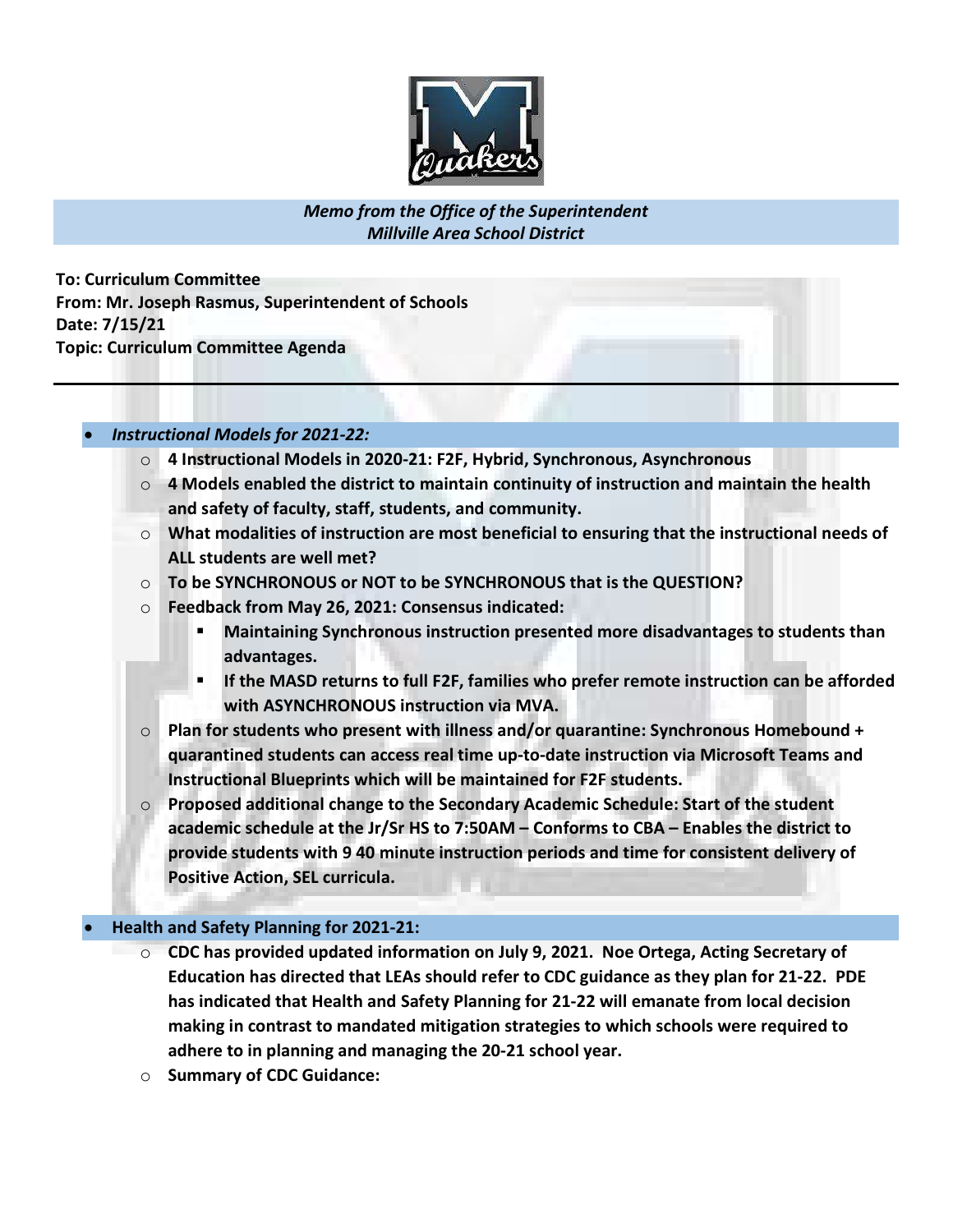- Updated to emphasize the need for localities to monitor community transmission, vaccination coverage, screening testing, and occurrence of outbreaks to guide decisions on the level of layered prevention strategies.
- **EXECT** Revised to emphasize the COVID-19 prevention strategies most important for inperson learning for K-12 schools.
- Added language on the importance of offering in-person learning, regardless of whether all of the prevention strategies can be implemented at the school.
- Because of the importance of in-person learning, schools where not everyone is fully vaccinated should implement physical distancing to the extent possible within their structures, but should not exclude students from in-person learning to keep a minimum distance requirement.
- Updated to align with guidance for fully vaccinated people.
- Updated to align with current mask guidance.
- In general, people do not need to wear masks when outdoors.
- o Columbia County Data to Consider:
	- Current Vaccination Data And Transmission Rates for Columbia County
	- Daily new cases: 0.9/100,000 people
	- **Positive Test Rate: 1.1 %**
	- **UACCONATION Rate: 51.1%**
- $\circ$  One PDE requirement: ALL individuals riding a school bus must maintain their respective face covering on bus ONLY.
- o The District Leadership Team will present a School Health and Safety Plan to BOE for consideration on July 26, 2021.
- o Items to be discussed: Class rotations in ES, Recess/Lunch, Physical/Social Distance, Face Coverings (Optional), D
- $\circ$  Prior to July 26, 2021, all students who are attending ESY and participating in-district summer athletic activities must adhere to all mitigation strategies that have been employed through the 20-21 school year until the plan is revised and board approved.

# Career and Technical Education Programs 2021-22:

- The district is introducing new CTE programs for Fall 2021!
- Current Status: As per PDE, the district is required to subsidize student tuition to attend CTE programs at CMAVTS or neighboring district for CTE programs with CIP Codes that the community/home district does not offer.
- MASD has 3 PDE approved CTE programs that are scheduled and will be accessible to students in 2021-22: 1.) Engineering, 2. Agriculture, 3. Accounting.
- Beginning 2021-22, freshman students interested to enroll and schedule classes in AG Productions CIP Code 1.999 and Engineering Sciences CIP Code 15.999 will NOT BE PERMITTED to attend neighboring districts such as CC or DASD.